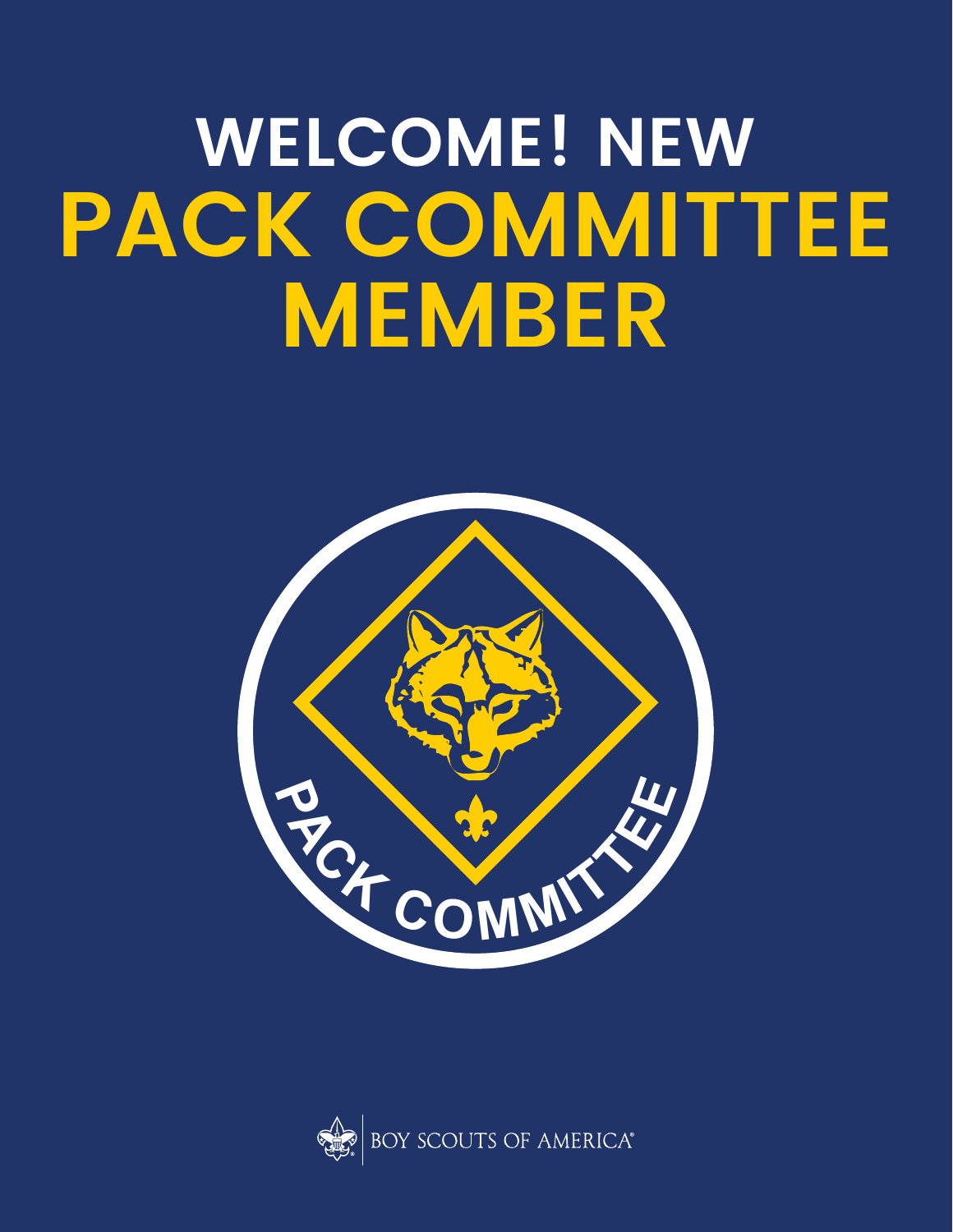

#### Welcome to your new adventure!

With the proper training, resources, and excitement, you have the ability to make a positive difference in the lives of the Cub Scouts you will work with.

Here are the steps to get you started.

#### BEFORE THE FIRST MEETING

- 1. Register your position with the pack. Fill out the Boy Scouts of America (BSA) adult application, and attach your Youth Protection completion certificate. (See no. 2.) This form will register you with the BSA and give the BSA permission to initiate a background check for approving you as a leader. If you are already a registered leader in the pack, you still need to complete this step so your position can be approved by the pack committee and chartered organization representative.
- 2. Complete Youth Protection training and print the certificate of completion. Youth Protection training, found online at [my.Scouting.org](http://my.Scouting.org), will teach you the BSA's policies for safely and appropriately interacting with youth. If you are already registered and have completed Youth Protection training within the past two years, you do not need to take the training again.
- 3. Attend leader position-specific training in person or complete the online training modules for pack committee or pack committee chair "Before Your First Meeting." The online training, found at [my.Scouting.org](http://my.Scouting.org), will begin building the foundation you need to become an effective and successful leader.
- 4. Obtain a copy of the *Cub Scout Leader Book.* This resource will describe your role as a pack committee

member or pack committee chair and will give you more information about the following steps. Your pack may have a pack library, or another leader may let you borrow a copy of this resource to allow you to get started right away.

- 5. Become acquainted with the other leaders in your pack. You will need their assistance in carrying out a successful pack program. You will work closely with the pack committee chair and other members of the pack committee.
- 6. The chair should begin wearing the Cub Scout leader uniform as soon as possible, to be easily identified as a leader, and encourage other committee members to do likewise to set a good example to others. You can purchase a uniform through a local Scout shop or through [www.scoutshop.org.](http://www.scoutshop.org) Adult leaders wear a tan BSA shirt with olive green pants, shorts, or skort. Details about uniforms can be found at [www.scouting.org](http://www.scouting.org) or [www.scoutshop.org](http://www.scoutshop.org).

#### WITHIN THE FIRST MONTH

- 1. Attend leader position-specific training in person or complete all the online modules for pack committee or pack committee chair. Once you have either attended leader position-specific training in person or completed all online modules for pack committee or pack committee chair at [my.Scouting.org](http://my.Scouting.org), you are considered trained and eligible to wear the Trained patch, worn below the position patch.
- 2. Attend the monthly pack committee meeting. This meeting, led by the pack committee chair, is where pack plans are made.
- 3. Attend the monthly district Cub Scout leaders' roundtable. You will receive assistance on pack management and become acquainted with leaders from other packs who will share ideas and experiences with you. Your unit commissioner or unit-serving executive can tell you when and where the roundtable meets.
- 4. If you are the pack committee chair, get to know the chartered organization representative, and keep this key person informed about the needs of the pack.
- 5. If you are the pack committee chair, become acquainted with your unit commissioner. The commissioner is a friend to your pack and will be glad to answer questions and help in other ways.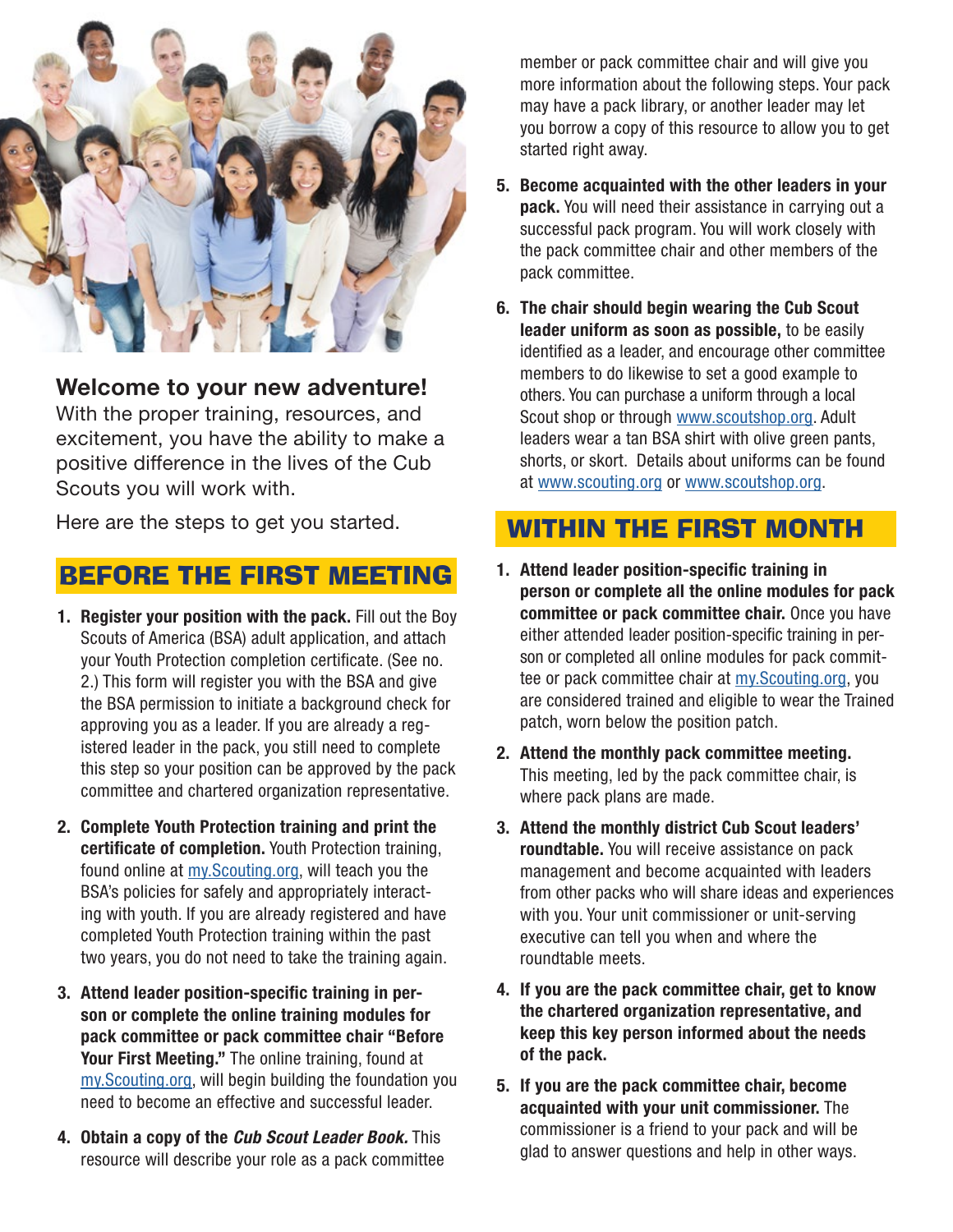- 6. If you are the pack committee chair, become acquainted with your unit-serving executive. This professional Scouter is employed by your council to serve all Scouting units in your district and will do everything possible to help you be successful.
- 7. If you are a pack committee chair, begin to develop a close working relationship with the Cubmaster. The two of you will be working as a team to make the pack program successful.

Don't hesitate to ask for help. There are many people who want to help you provide the finest possible Cub Scout experience for the families in your pack. As a registered Cub Scout volunteer, you will also receive *Scouting* magazine, which includes information to assist you as a leader. A good source of information is www.scouting.org/cubscouts. By the time you have completed the steps outlined here, you will be well on your way to becoming a successful pack committee chair or committee member.

You were selected as a member of the pack committee because of your abilities and character. Regardless of the size of your pack committee, certain responsibilities must be performed if Cub Scouts are to receive the type of fun-filled and meaningful programs they signed up for. By making the commitment to serve as a leader, you have significant responsibilities as pack committee chair or a member of the pack committee.

### PACK COMMITTEE CHAIR RESPONSIBILITIES

- Maintain a close relationship with the chartered organization representative and the chartered organization to cultivate harmonious relations and maintain communications.
- Confer with the Cubmaster on policy matters relating to Cub Scouting and the chartered organization.
- Identify and recruit, with approval from the chartered organization, enough of the right volunteers to ensure a quality program is delivered.
- Supervise pack committee operations by
	- Calling and presiding at pack committee meetings.
	- Assigning duties to committee members.
	- Planning for pack charter review, formal recruitment events, and reregistration.
	- Approving bills before payment by the pack treasurer.
- Conduct the annual pack program planning conference and pack leaders' meetings.
- Ask the committee to assist with recommendations for Cubmaster, assistant Cubmasters, and den leaders as needed.
- Recognize the need for more dens, and see that they are formed as needed.
- Work with the chartered organization representative to provide adequate and safe facilities for pack meetings.
- Cooperate with the Cubmaster on council-approved money-earning projects so the pack can earn money for materials and equipment.
- If the Cubmaster is unable to serve, assume active direction of the pack until a successor is recruited and registered.
- Appoint a committee member or other registered adult to be responsible for Youth Protection training.
- Develop and maintain strong pack-troop relationships and work closely with the unit commissioner and other pack and troop leaders in bringing about a smooth transition of Webelos Scouts into a troop.
- Support the policies of the BSA.

### PACK COMMITTEE RESPONSIBILITIES

- Recruit the Cubmaster and one or more assistant Cubmasters, with the chartered organization's approval.
- Coordinate the pack's program and the chartered organization's program through the chartered organization representative.
- Complete the pack annual charter renewal.
- Help stimulate the interest of adult family members through proper programming.